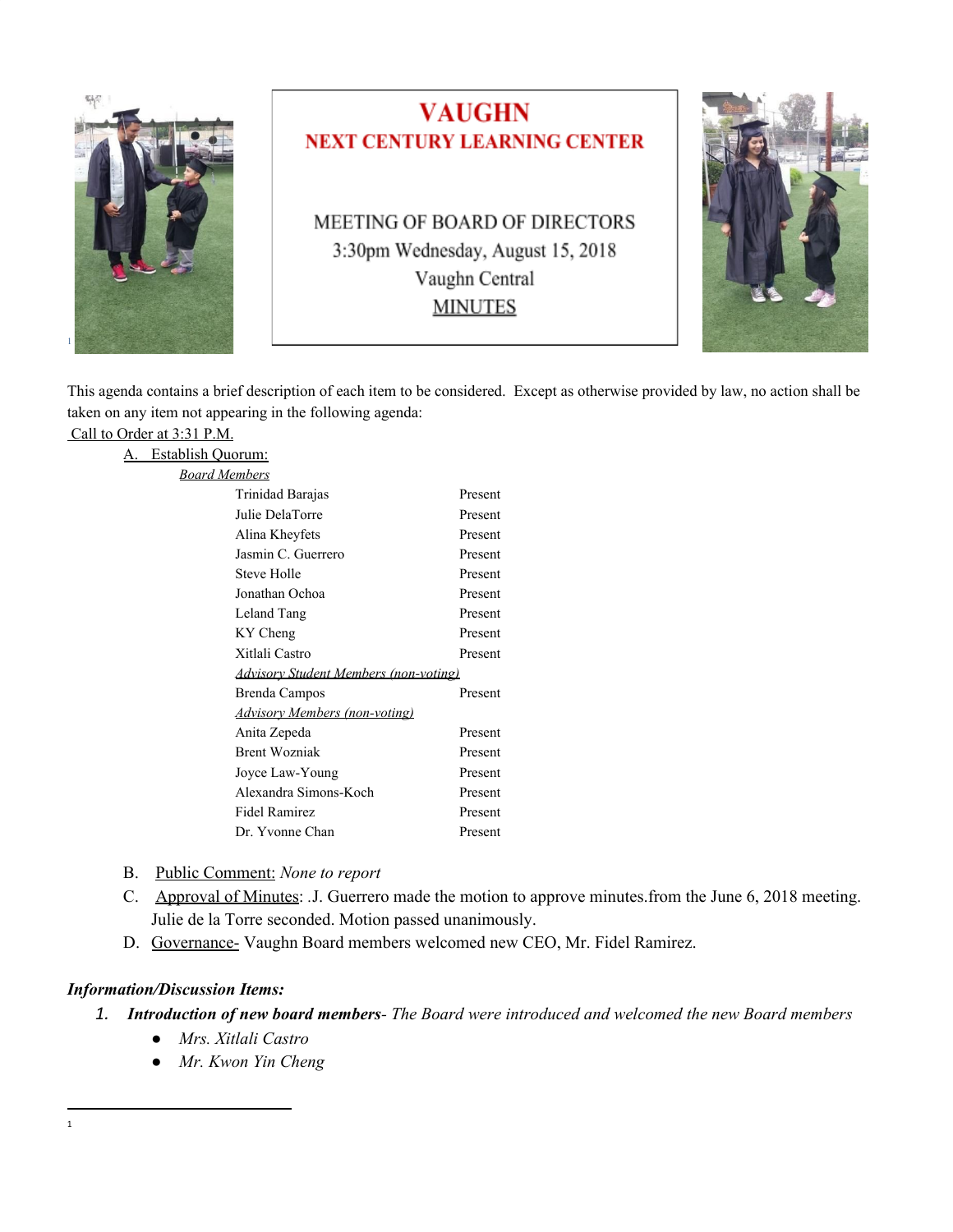*2. Vaughn's Investment in Payden Fund (Qualified School Construction Bond "QSCB"). The Board received 2 a report from Vaughn's Payden & Rygel Vice-President, Brian Miller and Nikhil Bhatia CFA, who provided updates and reviewed progress reports and repayment schedule related to QSCB.*

## *Action Items:*

- **1.** *Board of Directors: Installation of of icers (2018-2019). The Board installed its of icers for 2018-19.* S. Holle nominated Kwon Yin (K.Y.) Chen to serve as treasurer. K.Y. Chen accepted the nomination. S. Holle motioned to elect K.Y. Chen as treasurer; J. DelaTorre seconded. Motion passed unanimously. The Board moved to maintain all other current officers in their positions. T. Barajas made the motion to maintain the following Board members in their respective office; A. Kheyfets seconded. Motion carried.
	- Chair Leland Tang
	- Vice Chair Steve Holle
	- Treasurer Kwon Yin Chen
	- Secretary Jonathan Ochoa
- **2.** *2017-2018 Financial Statement: Unaudited Actuals - The Board reviewed and discussed the 2017-2018 unaudited actual draft.* S. Holle motioned to approve the Unaudited Actuals as presented. K.Y. Cheng seconded. Motion passed unanimously.
- **3.** *Professional contract renewal for Dr. Yvonne Chan. The Board reviewed and discussed the renewal contract for Dr. Yvonne Chan. J.* Ochoa motioned to approve the contract which included duties and responsibilities related to Real Estate Acquisition, Construction and Project Management,and mentoring and advising admin and senior staff on fiscal matters and grant development and submission. T. Barajas seconded. Motion passed unanimously.
- **4.** *LAUSD Charter School Augmentation Grant (Phase 3): Development and submission. The Board discussed and acted on authorizing Y. Chan to submit the grant application on behalf of Vaughn when deemed eligible by LAUSD.pending results from study performed by LAUSD Demographics Division.* S. Holle motioned to authorize Dr. Chan to submit the grant based on the need of core spaces and additional new classrooms and if possible add replacement of old classrooms. T. Barajas seconded. Motion passed unanimously.
- **5.** *One Time Discretionary Funds, \$950,000. The Board reviewed and approved Vaughn's one-time discretionary fund plan for 2018-19.* J. Ochoa motioned to authorize Vaughn's 2018-19 one-time discretionary fund plan as presented. A. Kheyfets seconded. Motion passed unanimously.
- **Curriculum & Instruction-** No update
- **Partnership/School Site Council-** *First Parent Forum, Thursday 16, 2018, 6:00 p.m., VISA*
- E. **Board Member Comments/Future Agenda Items: Preschool operation information. Preliminary SBAC Scores/Final SBAC Scores**
- F. **Adjournment: T. Barajas motioned to adjourn. S. Holle seconded. Meeting adjourned at 5:51 p.m.**

Next scheduled meeting: **September 12, 2018**